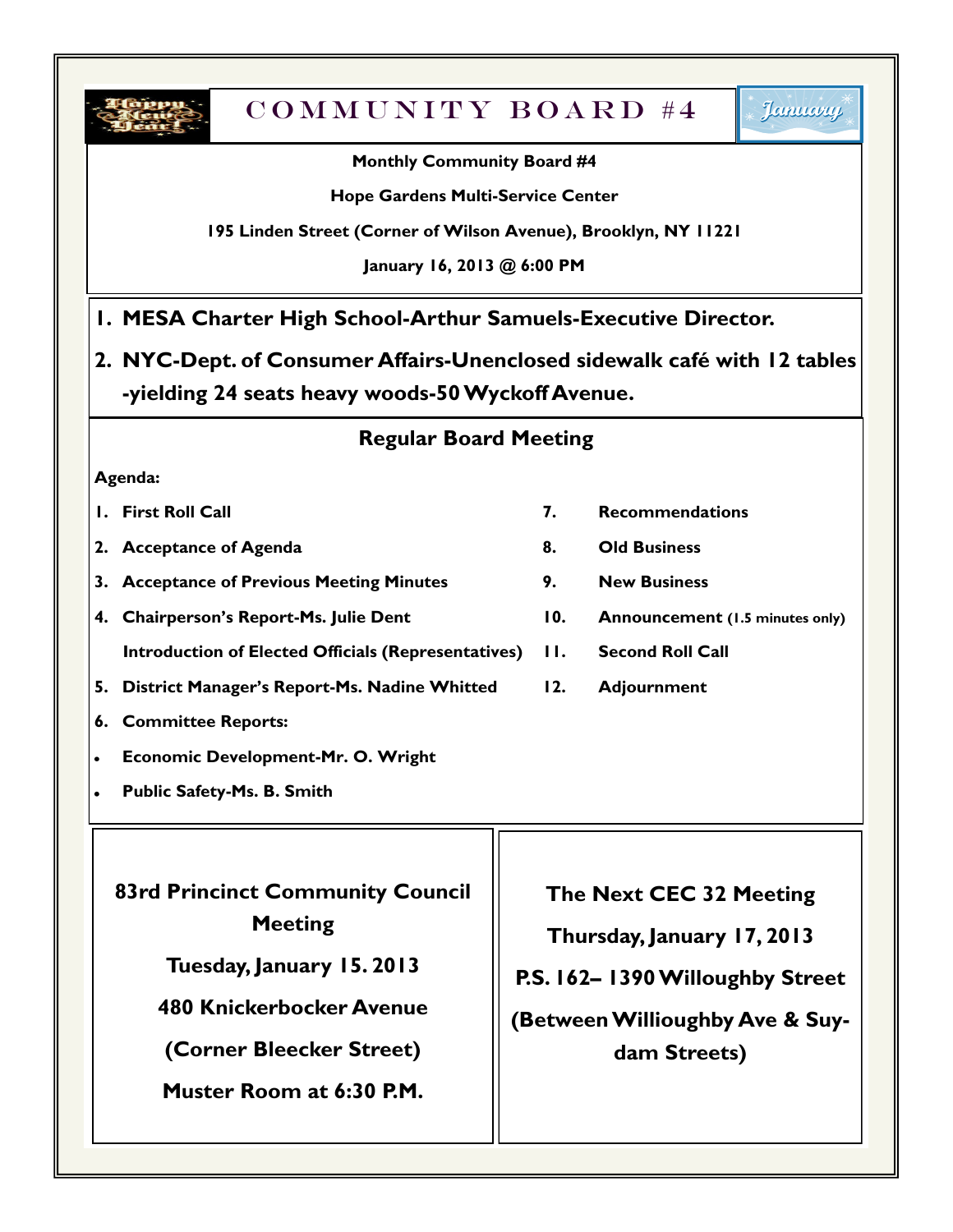| Page 2                                                                                                                                                                                                                           | <b>Community Board #4</b> |                                                                                                                                                                                    |                                        |  |                                                                                                       |
|----------------------------------------------------------------------------------------------------------------------------------------------------------------------------------------------------------------------------------|---------------------------|------------------------------------------------------------------------------------------------------------------------------------------------------------------------------------|----------------------------------------|--|-------------------------------------------------------------------------------------------------------|
| <b>CITIZENS COMMITTEE FOR NEW YORK CITY</b>                                                                                                                                                                                      |                           | <b>FREE COMPUTER WORKSHOPS FOR VETERANS</b>                                                                                                                                        |                                        |  |                                                                                                       |
| NYC SERVICE-nyc.gov/service                                                                                                                                                                                                      |                           | <b>ONLY</b>                                                                                                                                                                        |                                        |  |                                                                                                       |
| <b>LOVE YOUR BLOCK GRANT AWARDS</b>                                                                                                                                                                                              |                           | The Veterans Upward Bound Program is offering free Computer                                                                                                                        |                                        |  |                                                                                                       |
| <b>Citizens Committee for New York City and NYC</b><br>Service invite your resident-led neighborhood<br>group to apply for a block beautification grant!                                                                         |                           | Workshops for Veterans.<br>Basic:<br>Intro to PC, Keyboarding, Internet                                                                                                            |                                        |  |                                                                                                       |
| <b>GRANT WINNERS RECEIVE:</b>                                                                                                                                                                                                    |                           | Intermediate                                                                                                                                                                       |                                        |  |                                                                                                       |
| Grant of \$1,000 to improve and beautify your block<br>City Services from the Departments of Transportation,<br>Sanitation, and Parks & Recreation<br>Assitance with local media coverage for your block<br>transformation event |                           | Microsoft Word, PowerPoint, Excel Pt1<br>Advance<br>Microsoft Excel Pt2 and Access<br><b>Web Page Creation</b><br>$\bullet$<br>Tuesdays & Thursdays from 6:00 to 9:30 pm Room C337 |                                        |  |                                                                                                       |
|                                                                                                                                                                                                                                  |                           |                                                                                                                                                                                    | <b>KEY DATE:</b>                       |  | Learn these skills in a friendly, helpful and supportive environment<br>$\bullet$<br>with other vets. |
|                                                                                                                                                                                                                                  |                           |                                                                                                                                                                                    | January 31, 2013: Application Deadline |  | <b>RSVP Required Limited Seating!</b>                                                                 |
| <b>HOW TO APPLY:</b>                                                                                                                                                                                                             |                           | <b>VISIT US AT:</b>                                                                                                                                                                |                                        |  |                                                                                                       |
| For more information and to download the application,<br>visit:<br>www.citizensnyc.org or www.nyc.gov/service                                                                                                                    |                           | WEB SITES: www.lagcc.cuny.edu/veterans or www.lagcc.cuny.edu<br><b>FACEBOOK: LaGuardia Veterans</b>                                                                                |                                        |  |                                                                                                       |
|                                                                                                                                                                                                                                  |                           | <b>MYSPACE:</b> www.myspace.com/lagccveterans                                                                                                                                      |                                        |  |                                                                                                       |
| Questions? Contact Sabine at 212-822-9578 or sber-<br>nards@citizensnyc.org<br>With your help, we can transform our City-<br>block by block!                                                                                     |                           | YOUTUBE: www.youtube.com/nycvrc<br><b>CONTRACT US:</b><br>CALL: (718) 482-5386<br>EMAIL: vets@lagcc.cuny.edu                                                                       |                                        |  |                                                                                                       |
|                                                                                                                                                                                                                                  |                           | Open to all veterans without a                                                                                                                                                     |                                        |  |                                                                                                       |
|                                                                                                                                                                                                                                  |                           | Bachelor's degree.                                                                                                                                                                 |                                        |  |                                                                                                       |

### **CRIMINAL LAW PROCEEDINGS IN NEW YORK CITY**

TUESDAY, JANUARY 15, 2013 6:00—8:00 P.M.

The Brooklyn Bar Association's Meeting Hall

123 Remsen Street

Brooklyn Heights, New York 11201

**All members of the public are invited to attend an informational lecture on criminal proceedings and the rights of citizens under the United States Constitution and New York State** 

**Constitution in New York City. Reservations are recommended.**

**To Reserve a Seat or More Information Contact: Avery Eli Okin, Esq., CAE** 

**E-mail: aokin@brooklynbar.org—Phone: (718) 624-0675**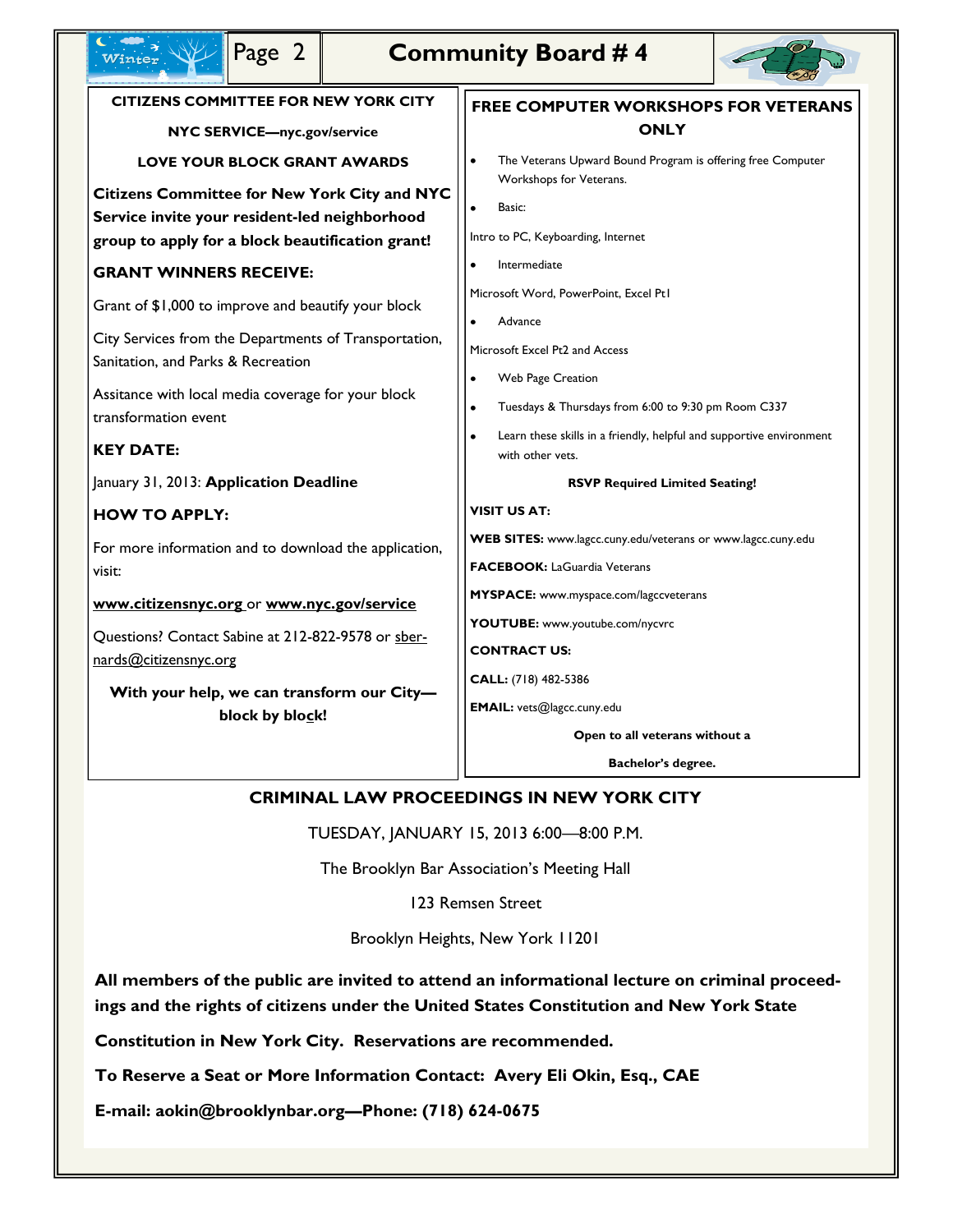Winter



#### **2013 Through the Looking Glass Scholarship Announcement and Application**

Through the Looking Glass and its National Center for Parents with Disabilities and their families are pleased to announce new scholarships specifically for high school seniors or college students who have parents with disabilities. A total of fifteen \$1000 scholarships will be given out fall 2013. These scholarships are part of Through the Looking Glass's National Center for Parents with Disabilities and their Families. There are separate eligibility requirements for high school seniors and for college students:

- 1. High School Seniors. To be eligible, a student must be a high school graduate (or graduating senior) by Summer 2013, planning to attend a two-year or four-year college in Fall 2013 in pursuit of an AA, AS or BS degree, and have at least one parent with a disability.
- 2. College Students. To be eligible, a student must be currently enrolled in a two-year or four-year college in Fall 2013 in pursuit of an AA, AS, BA or BS degree, be 21 years of age or younger as of March 11, 2013, and have at least one parent with a disability. **All application materials must be postmarked by March 11, 2013.** Individuals may submit only one application per award period. Selection criteria for all scholarships include academic performance, community activities and service, letter of recommendation and an essay describing the experience of growing up with a parent with a disability. Five of the fifteen scholarships will also consider financial hardship and academic potential in addition to the other selection criteria.

Please go to website : **http://www.lookingglass.org** for more information, including the application form, complete application directions and an FAQ page that answers many common questions as well as offers helpful suggestions.

> Scholarships Coordinator Through the Looking Glass The National Center for Parents with Disabilities and their Families 3075 Adeline Street, Suite 120 Berkeley, CAA 94703 (800) 644-2666 (voice) (510) 848-1005 FAX: (510) 848-4445

#### **Applications for Emergency Home Heating Assistance Now Being Accepted**

The State Office of Temporary and Disability Assistance (OTDA) announced that beginning today, January 2, eligible lowincome New Yorkers who are in danger of having their heat shut off or running out of fuel, can apply for emergency Home Energy Assistance Program (HEAP) benefits. HEAP, overseen by OTDA, is federally-funded program to help eligible households in meeting their home energy needs. Eligible households can receive one regular HEAP benefit per season, but may also be eligible for a one-time emergency HEAP benefit if they are in danger of running out of fuel or having their heat or heat-related utility service shut off. Eligibility for emergency HEAP benefits is based on income, available resources, and the type of emergency. For example, a family of four can have a household income of \$49, 333 a year and may still qualify for a HEAP benefit. A complete list of where to apply locally can be found at **otda.ny.gov/programs/heap/HEAP-contacts.pdf.**  More information can also be found by calling the New York State HEAP Hotline at 1-800-342-3009.

New York residents can check if they may be eligible for HEAP, and numerous other benefits, by answering a few questions online at **myBenefits.ny.gov.**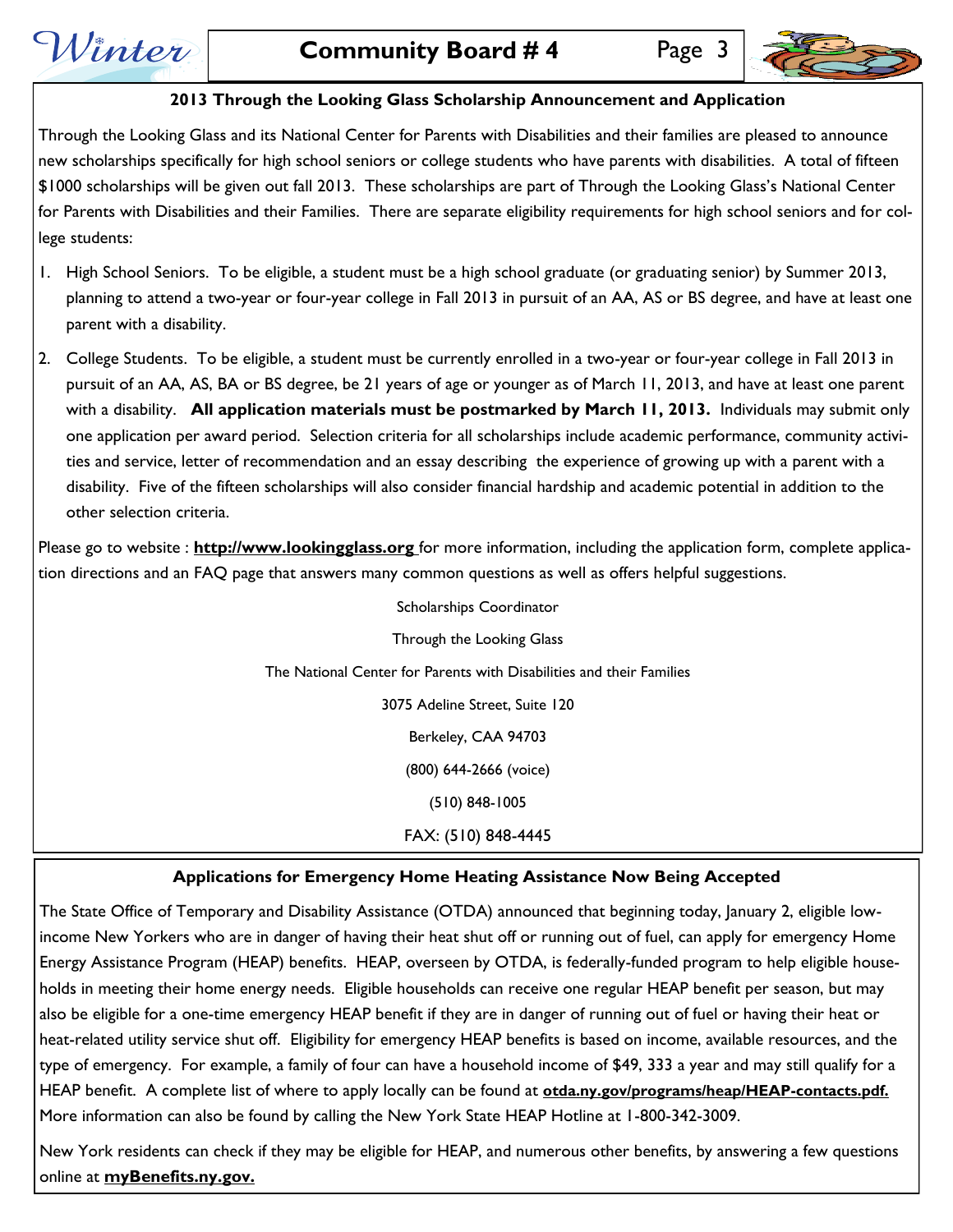Winter

## Page 4 **Community Board # 4**